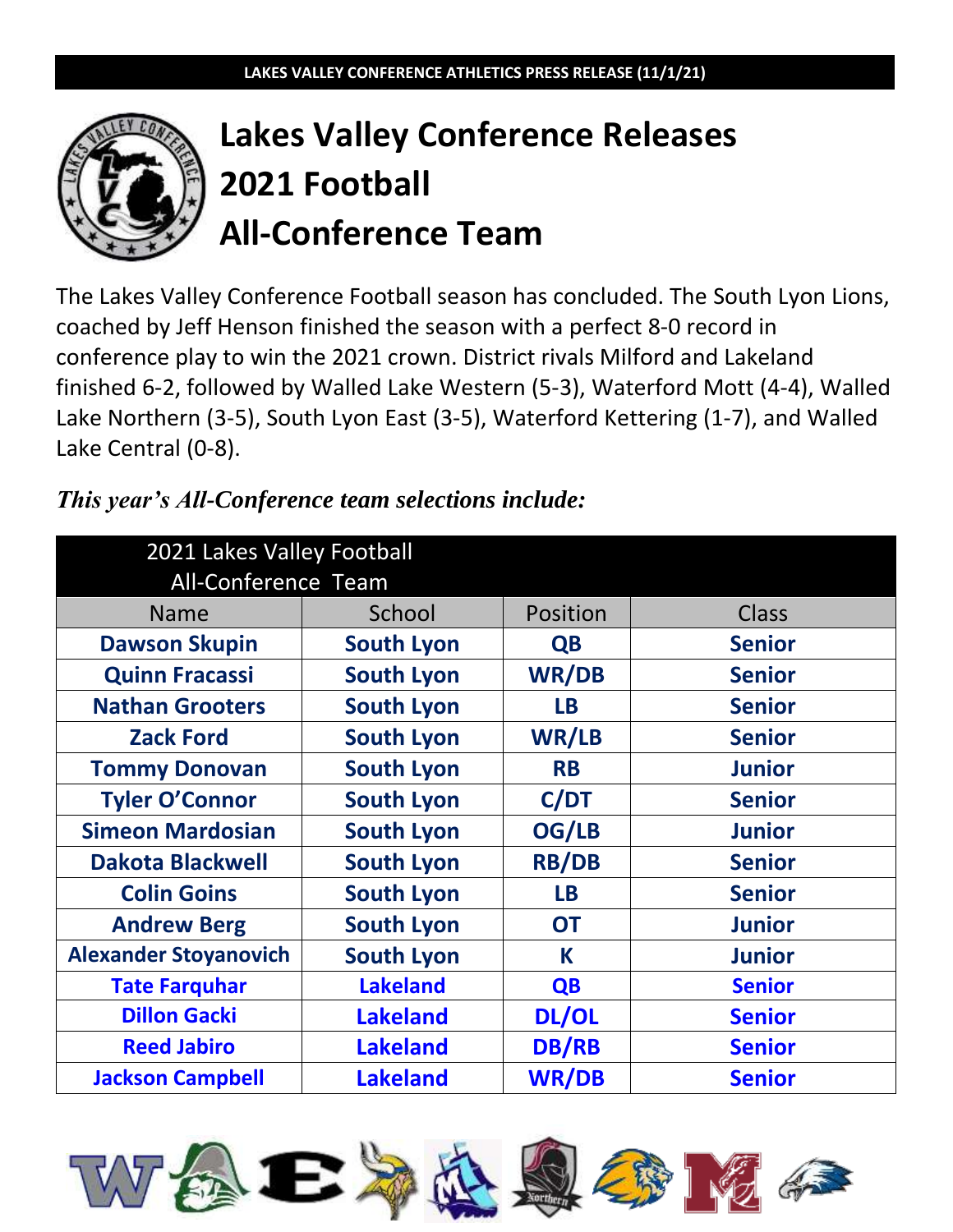| <b>Luke Kaleto</b>        | <b>Lakeland</b>       | OL/DL        | <b>Senior</b>    |
|---------------------------|-----------------------|--------------|------------------|
|                           |                       |              |                  |
| <b>Dakota Schultz</b>     | <b>Lakeland</b>       | <b>LB</b>    | <b>Senior</b>    |
| <b>Evan Percin</b>        | <b>Lakeland</b>       | <b>RB</b>    | <b>Senior</b>    |
| <b>Tristan Sharp</b>      | <b>Lakeland</b>       | OL/DL        | <b>Senior</b>    |
| <b>Racer Deboard</b>      | <b>Lakeland</b>       | <b>DB/RB</b> | <b>Senior</b>    |
| <b>Caden Calhoun</b>      | <b>Lakeland</b>       | OL/DL        | <b>Junior</b>    |
| <b>Billy Sternberg</b>    | <b>Milford</b>        | <b>QB</b>    | <b>Senior</b>    |
| <b>Wyatt Lesnew</b>       | <b>Milford</b>        | <b>LB</b>    | <b>Sophomore</b> |
| <b>Brandon Gibson</b>     | <b>Milford</b>        | <b>WR/DB</b> | <b>Senior</b>    |
| <b>Jake Pasuit</b>        | <b>Milford</b>        | <b>LB</b>    | <b>Senior</b>    |
| <b>Nicholas Briggs</b>    | <b>Milford</b>        | <b>DE</b>    | <b>Senior</b>    |
| <b>Carson Chamberlain</b> | <b>Milford</b>        | DE           | <b>Senior</b>    |
| <b>Trey Hayes</b>         | <b>Milford</b>        | <b>WR</b>    | <b>Senior</b>    |
| <b>Donte Taylor</b>       | <b>Milford</b>        | <b>OL</b>    | <b>Senior</b>    |
| <b>Ryan Allen</b>         | <b>Milford</b>        | <b>RB/QB</b> | <b>Sophomore</b> |
| <b>Justin Gross</b>       | <b>Milford</b>        | <b>DE</b>    | <b>Junior</b>    |
| <b>Aidan Vaughan</b>      | <b>WL Western</b>     | LB/RB        | <b>Senior</b>    |
| <b>Darius Taylor</b>      | <b>WL Western</b>     | <b>RB/DB</b> | <b>Junior</b>    |
| <b>Drew Viotto</b>        | <b>WL Western</b>     | <b>QB</b>    | <b>Junior</b>    |
| <b>Koen Entringer</b>     | <b>WL Western</b>     | <b>WR/DB</b> | <b>Senior</b>    |
| <b>Max Mouranie</b>       | <b>WL Western</b>     | <b>DB/TE</b> | <b>Senior</b>    |
| <b>Zack Gammo</b>         | <b>WL Western</b>     | OL/DL        | <b>Senior</b>    |
| <b>Gavin Noonan</b>       | <b>WL Western</b>     | <b>RB/DB</b> | <b>Sophomore</b> |
| <b>Liam Vaughan</b>       | <b>WL Western</b>     | OL           | <b>Freshman</b>  |
| <b>Kalieb Osborne</b>     | <b>Waterford Mott</b> | <b>QB</b>    | <b>Sophomore</b> |
| <b>Daniel Keiser</b>      | <b>Waterford Mott</b> | <b>LB</b>    | <b>Senior</b>    |
| <b>Teshawn Johnson</b>    | <b>Waterford Mott</b> | <b>WR/DB</b> | <b>Senior</b>    |
| <b>Malique Eaton</b>      | <b>Waterford Mott</b> | <b>RB/DE</b> | <b>Senior</b>    |
| <b>CJ Aldred</b>          | <b>Waterford Mott</b> | OL           | <b>Senior</b>    |
| <b>DJ Baylor</b>          | <b>Waterford Mott</b> | <b>DL</b>    | <b>Senior</b>    |
| <b>Ashton Tong</b>        | <b>Waterford Mott</b> | <b>WR/DB</b> | <b>Senior</b>    |
| <b>Nathan Dunlap</b>      | <b>WL Northern</b>    | QB/DB        | <b>Senior</b>    |











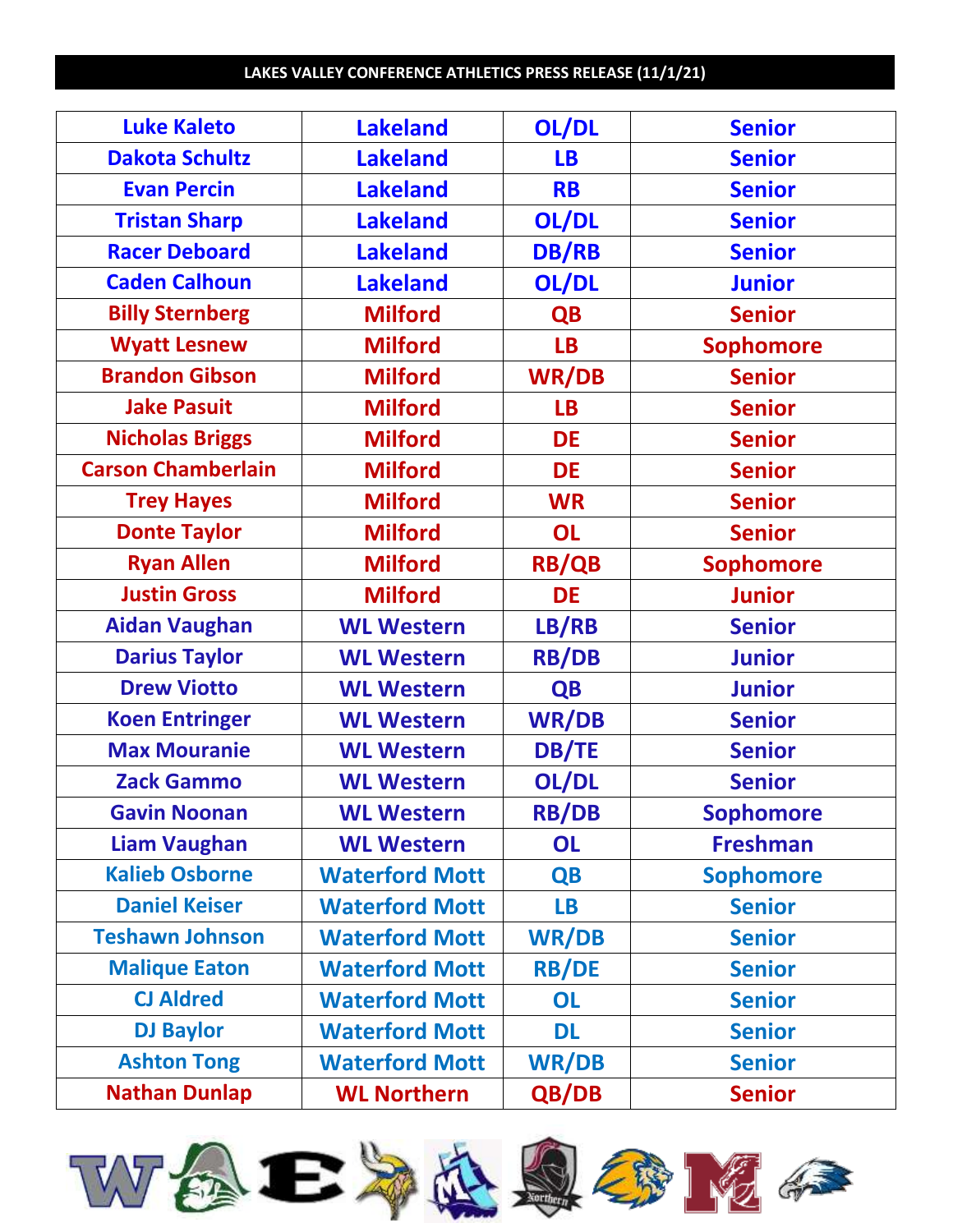| <b>Caden Chaperon</b>   | <b>WL Northern</b> | <b>LB</b>    | <b>Senior</b>    |
|-------------------------|--------------------|--------------|------------------|
| <b>Drew Garcia</b>      | <b>WL Northern</b> | <b>WR/RB</b> | <b>Senior</b>    |
| <b>Drew MacKool</b>     | <b>WL Northern</b> | WR/LB        | <b>Sophomore</b> |
| <b>Aidan Koechley</b>   | <b>WL Northern</b> | <b>WR/DB</b> | <b>Senior</b>    |
| <b>Drew Smith</b>       | <b>WL Northern</b> | <b>OT</b>    | <b>Sophomore</b> |
| <b>Cameron Krebs</b>    | <b>WL Northern</b> | <b>WR/DB</b> | <b>Junior</b>    |
| <b>Grant Roslinski</b>  | <b>SL East</b>     | OL/DL        | <b>Senior</b>    |
| <b>Bryce Lambeth</b>    | <b>SL East</b>     | <b>DB</b>    | <b>Senior</b>    |
| <b>Jordan Newbill</b>   | <b>SL East</b>     | <b>WR</b>    | <b>Junior</b>    |
| <b>Drew Moyer</b>       | <b>SL East</b>     | WR/DB        | <b>Junior</b>    |
| <b>DeAngelo Stroman</b> | <b>SL East</b>     | OL/DL        | <b>Senior</b>    |
| <b>Daedricco Fizer</b>  | <b>SL East</b>     | <b>RB</b>    | <b>Junior</b>    |
| <b>Jack Toth</b>        | <b>SL East</b>     | <b>LB</b>    | Sophomore        |
| <b>Zarek Zelinski</b>   | <b>Kettering</b>   | <b>S/WR</b>  | <b>Junior</b>    |
| <b>Zane Grant</b>       | <b>Kettering</b>   | <b>RB/LB</b> | <b>Senior</b>    |
| <b>Charlie Winde</b>    | <b>Kettering</b>   | OL/DL        | <b>Senior</b>    |
| <b>Dalton Land</b>      | <b>Kettering</b>   | <b>DB/WR</b> | <b>Junior</b>    |
| <b>Aiden Reynolds</b>   | <b>Kettering</b>   | DE/TE        | <b>Sophomore</b> |
| <b>Ryan Nelson</b>      | <b>WL Central</b>  | WR/CB        | <b>Senior</b>    |
| <b>Malachi Vincent</b>  | <b>WL Central</b>  | LB/RB        | <b>Senior</b>    |
| <b>Bode Hirschman</b>   | <b>WL Central</b>  | WR/S         | <b>Sophomore</b> |
|                         |                    |              |                  |

| 2021 Lakes Valley Football           |                   |           |               |
|--------------------------------------|-------------------|-----------|---------------|
| <b>Honorable Mention Recognition</b> |                   |           |               |
| <b>Name</b>                          | School            | Position  | <b>Class</b>  |
| <b>Gavin Limotte</b>                 | <b>South Lyon</b> | <b>WR</b> | <b>Senior</b> |
| <b>Colin Stewart</b>                 | <b>South Lyon</b> | <b>LB</b> | <b>Senior</b> |
| <b>Ethan Price</b>                   | <b>South Lyon</b> | <b>LB</b> | <b>Senior</b> |
| <b>Braden Fracassi</b>               | <b>South Lyon</b> | <b>QB</b> | <b>Junior</b> |
| <b>Derek Johnson</b>                 | <b>Lakeland</b>   | LB/OL     | <b>Senior</b> |
| <b>Marco Azzopardi</b>               | <b>Lakeland</b>   | OL/DL     | <b>Senior</b> |
| <b>Trey Rowley</b>                   | <b>Lakeland</b>   | LB/TE     | <b>Junior</b> |











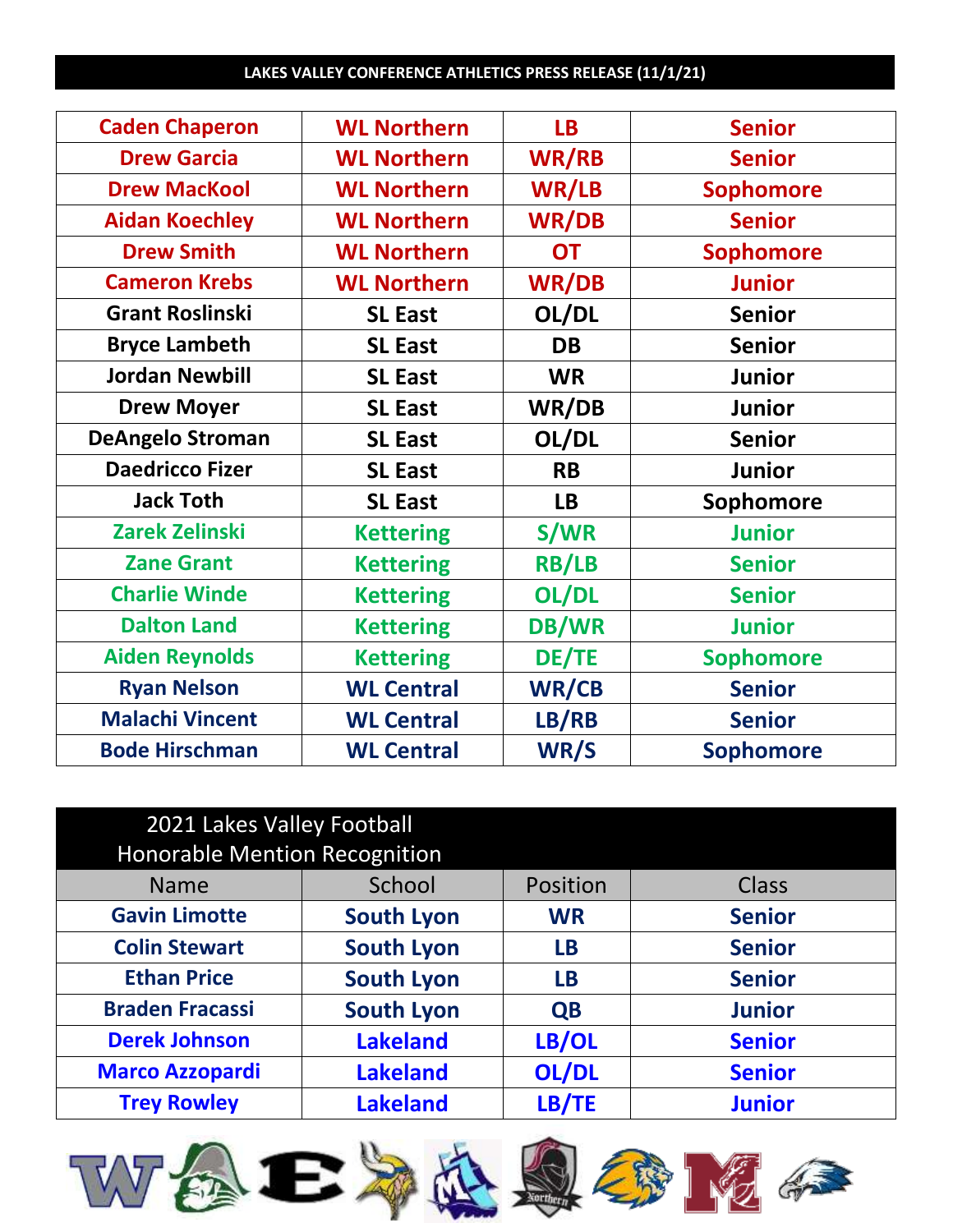| <b>McCoy Biagioli</b>        | <b>Lakeland</b>       | <b>RB/DB</b> | <b>Junior</b>    |
|------------------------------|-----------------------|--------------|------------------|
| <b>Abraham Altman</b>        | <b>Milford</b>        | <b>OL</b>    | <b>Senior</b>    |
| <b>Charlie Griesbeck</b>     | <b>Milford</b>        | <b>OL</b>    | <b>Senior</b>    |
| <b>Garrison Stehr</b>        | <b>Milford</b>        | <b>DB</b>    | <b>Senior</b>    |
| <b>Max Cremeans</b>          | <b>Milford</b>        | <b>DB</b>    | <b>Junior</b>    |
| <b>Johnny Dykstra</b>        | <b>WL Western</b>     | <b>DL/OL</b> | <b>Senior</b>    |
| <b>Trey Dobek</b>            | <b>WL Western</b>     | OL/DL        | <b>Sophomore</b> |
| <b>Morgan Martinez</b>       | <b>WL Western</b>     | OL/DL        | <b>Junior</b>    |
| <b>Joey Rachiele</b>         | <b>WL Western</b>     | <b>LB</b>    | <b>Junior</b>    |
| <b>Thomas Young</b>          | <b>WL Western</b>     | <b>DE</b>    | <b>Senior</b>    |
| <b>Tyler Statezny</b>        | <b>WL Western</b>     | <b>LB</b>    | <b>Senior</b>    |
| <b>Seth Todd</b>             | <b>Waterford Mott</b> | <b>OT</b>    | <b>Senior</b>    |
| <b>Connor Frantum</b>        | <b>Waterford Mott</b> | <b>OT</b>    | <b>Senior</b>    |
| <b>Donovan Hart</b>          | <b>Waterford Mott</b> | $\mathbf C$  | <b>Senior</b>    |
| <b>Eric Davis</b>            | <b>Waterford Mott</b> | <b>WR/DB</b> | <b>Senior</b>    |
| <b>Cardi Johnson</b>         | <b>Waterford Mott</b> | <b>WR/DB</b> | <b>Senior</b>    |
| <b>Ian Bentley</b>           | <b>WL Northern</b>    | <b>RB</b>    | <b>Senior</b>    |
| <b>Nolan Logue</b>           | <b>WL Northern</b>    | LB/RB        | <b>Sophomore</b> |
| <b>Ryan Bourke</b>           | <b>WL Northern</b>    | <b>DE/TE</b> | <b>Senior</b>    |
| <b>Hayden Hall</b>           | <b>WL Northern</b>    | C            | <b>Senior</b>    |
| <b>Matthew Gurwin</b>        | <b>WL Northern</b>    | G            | <b>Sophomore</b> |
| <b>Braeden Tillman-Jones</b> | <b>SL East</b>        | WR/DB        | <b>Senior</b>    |
| <b>Jordan Atkins</b>         | <b>SL East</b>        | OL/DL        | <b>Sophomore</b> |
| <b>Willie Johnson</b>        | <b>SL East</b>        | <b>RB</b>    | <b>Senior</b>    |
| <b>Caden Basch</b>           | <b>SL East</b>        | <b>RB/DB</b> | <b>Senior</b>    |
| <b>Tyler Zischerk</b>        | <b>SL East</b>        | <b>DB</b>    | <b>Senior</b>    |
| <b>Drake Spencer</b>         | <b>Kettering</b>      | LB/WR        | <b>Senior</b>    |
| <b>Craig Cervantes</b>       | <b>Kettering</b>      | OL/DL        | <b>Senior</b>    |
| <b>Lukas Reginek</b>         | <b>Kettering</b>      | <b>DL/OL</b> | <b>Sophomore</b> |
| <b>David Lamphere</b>        | <b>Kettering</b>      | <b>LB</b>    | <b>Sophomore</b> |
| <b>Nathan Sowels</b>         | <b>Kettering</b>      | OL           | <b>Senior</b>    |
| <b>Chris Bowman</b>          | <b>Kettering</b>      | <b>P/DE</b>  | <b>Junior</b>    |